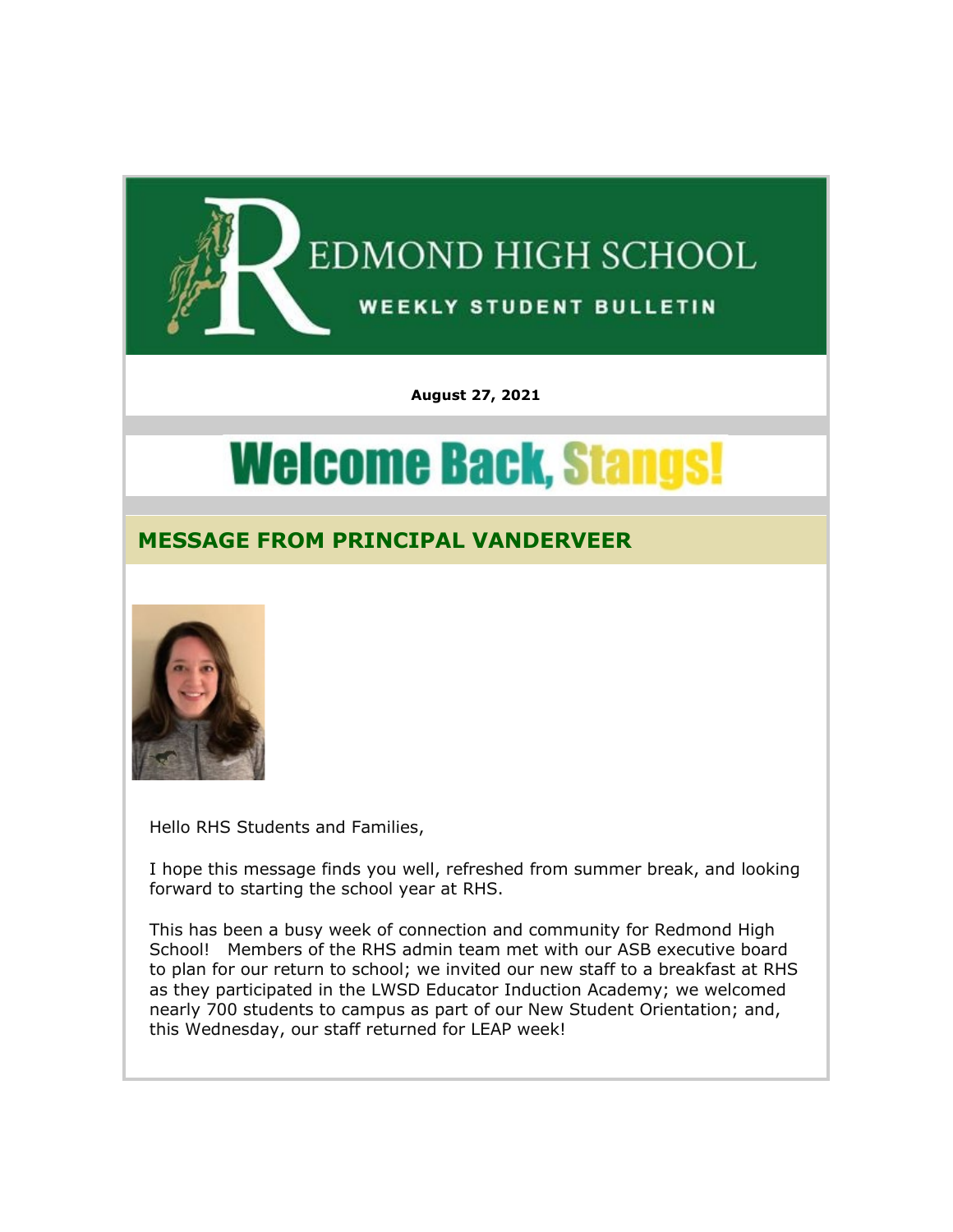**Our theme for these five days of planning and preparation was** *One Herd, One Home: Welcome Home, Mustangs!* **I know I speak for our entire staff when I say that we are so excited to "welcome our students home," and to have them returning to campus for in-person learning.**

Together, RHS staff have spent this week talking about the environment we want to create for our students, families, and school community. Teachers understand that it has been a long time since students attended school in a traditional fashion, and we know that students are returning to us in different places. As such, our focus will be on building relationships, helping students reconnect to both academics and activities, and providing a robust set of supports as students reacclimate to a school routine.

RHS will continue our focus on student safety and implementation of Covid safety protocols. All students, staff, and visitors must wear masks while indoors at RHS, so please ensure that students have a mask ready for the first day of school. Families can also expect to receive updated information on Covid safety protocols from LWSD.

We have also made improvements to our campus and building safety. An upgrade to our system allows for all exterior doors to be locked during the school day. These doors will be unlocked before and after school and during passing periods to allow students to travel between classes. Visitors will notice a new entrance to our Main Office located immediately to the left of our front doors. Please use the keypad to ring the Main Office so that our staff can assist you.

#### **Student Schedules & First Day of School**

Students will be able to view their schedules after 4pm on Monday, August 30. Please see below for additional details.

#### **Wednesday, September 1 is the first day of school.** *Note: there is no early release on 9/1.*

- Students will report to their Homeroom class to start the day. Please note that Homeroom is listed as "period 10" in your Skyward schedule.
- Student homeroom assignments and classroom numbers will be printed out and posted to the glass windows in the cafeteria and courtyard by grade level.
- **9th grade students**: Please be on the lookout for a separate message on Tuesday (8/31) that will include additional information about where to meet your homeroom teacher on the first day.

Our Redmond High School team is looking forward to a successful school year!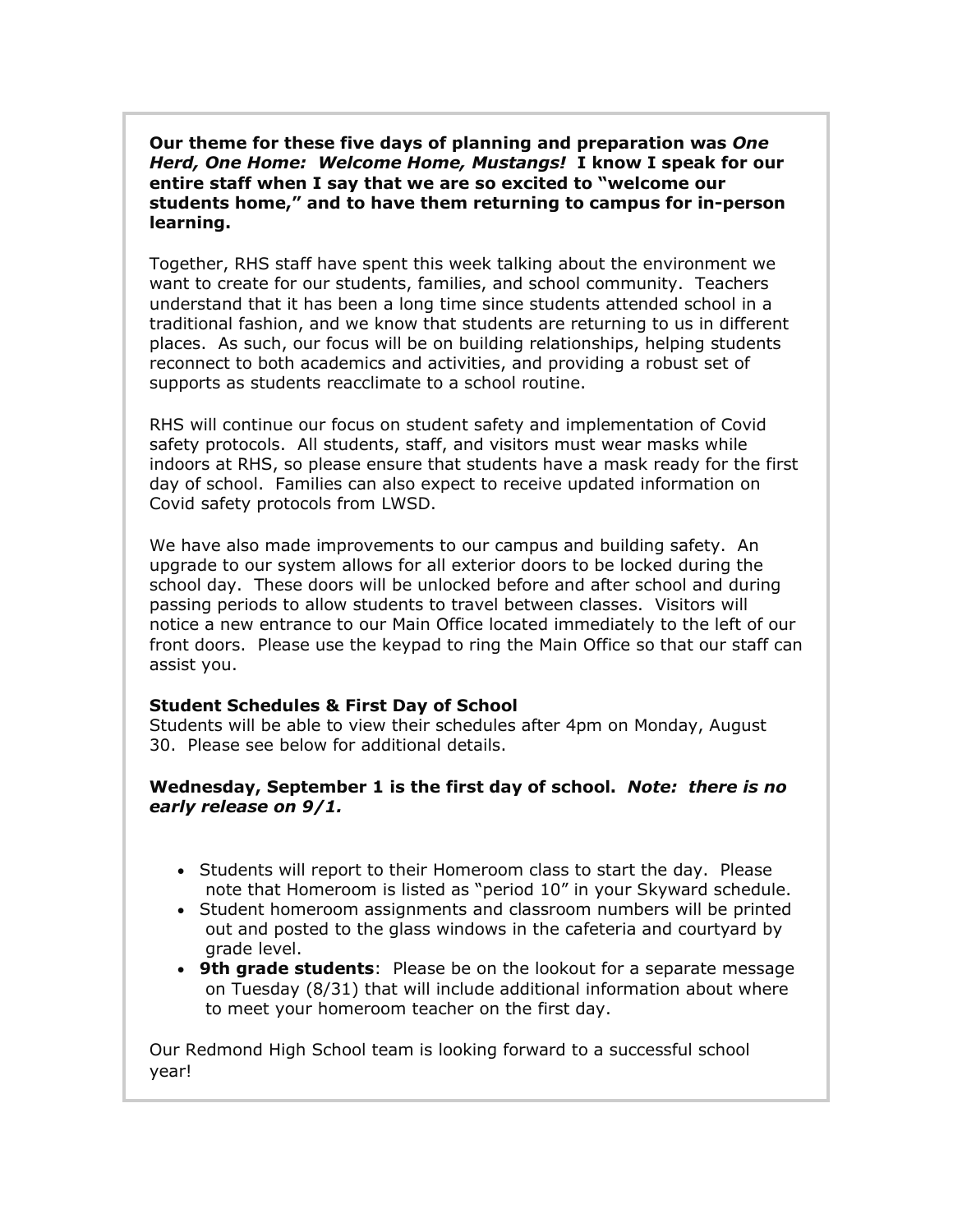Best, Jill

## **NEW BELL SCHEDULES**



**[First week bell schedule:](https://nam02.safelinks.protection.outlook.com/?url=http%3A%2F%2Flink.email.dynect.net%2Flink.php%3FDynEngagement%3Dtrue%26H%3DgAbOqugG6RJ%252BllKwZHsanCcKLgr793zCl2P7lflJIY27Z%252Bv7upf1D1y0%252B6W%252F6VrV63E0FWqeZ6n%252BViRpozlXD0KY0EtuCgAvNvYJwnyLA6011EKWy9Od5g%253D%253D%26G%3D0%26R%3Dhttps%253A%252F%252FHUQBGYZTANA.hatchbuck.com%252FTrackLinkClick%253FID2%253D3qfn7yaU8db2FLuSXJshvLlm2cZsz-HZmmpfGBVVHo3B_KGSnc4NohzH0it_WoTp0%26I%3D20210827205913.00000014cb6b%2540mail6-35-ussnn1%26X%3DMHwxMjY0OTIyOjIxNjE1NzY0ODk7MXwxMjY0OTIzOjE3MjU0MTA4Mjs%253D%26V%3D3%26S%3DDlti37zatDxPwpvjXmJ5RttKOq2HpufnAW5hiAB-INE&data=04%7C01%7Cmwood%40lwsd.org%7Cc1b2608d19014d909ada08d96be50641%7C1fd4673fdf9646218638a1d88c4c85d7%7C0%7C0%7C637659453659050531%7CUnknown%7CTWFpbGZsb3d8eyJWIjoiMC4wLjAwMDAiLCJQIjoiV2luMzIiLCJBTiI6Ik1haWwiLCJXVCI6Mn0%3D%7C1000&sdata=0y3kC%2BOc91b1gCbHthzpLB9hdWTZ8WoApDVapxyV3XE%3D&reserved=0)** Wed, Sept 1 - Friday, Sept 3. **[Second week bell schedule:](https://nam02.safelinks.protection.outlook.com/?url=http%3A%2F%2Flink.email.dynect.net%2Flink.php%3FDynEngagement%3Dtrue%26H%3DgAbOqugG6RJ%252BllKwZHsanCcKLgr793zCl2P7lflJIY27Z%252Bv7upf1D1y0%252B6W%252F6VrV63E0FWqeZ6n%252BViRpozlXD0KY0EtuCgAvNvYJwnyLA6011EKWy9Od5g%253D%253D%26G%3D0%26R%3Dhttps%253A%252F%252FHUQBGYZTANA.hatchbuck.com%252FTrackLinkClick%253FID2%253DGBQXqB_W6_OU5W5QMuTLEWu_3SRH27jEjnCFXQjOaiy6urjF8yBXuLkcN7_rC9CF0%26I%3D20210827205913.00000014cb6b%2540mail6-35-ussnn1%26X%3DMHwxMjY0OTIyOjIxNjE1NzY0ODk7MXwxMjY0OTIzOjE3MjU0MTA4Mjs%253D%26V%3D3%26S%3DjL43leUewrZWWaLA8IWKMRk5FDF7yaboJB_nglonmqo&data=04%7C01%7Cmwood%40lwsd.org%7Cc1b2608d19014d909ada08d96be50641%7C1fd4673fdf9646218638a1d88c4c85d7%7C0%7C0%7C637659453659060527%7CUnknown%7CTWFpbGZsb3d8eyJWIjoiMC4wLjAwMDAiLCJQIjoiV2luMzIiLCJBTiI6Ik1haWwiLCJXVCI6Mn0%3D%7C1000&sdata=urXKXf%2B2xR3m7j5j7%2BWIoeSj%2FFhKxnq%2Byq3F%2FF8Nkg8%3D&reserved=0)** Tues, Sept 7 - Friday, Sept 10. (No school on Monday, Sept 6).

## **IMPORTANT UPDATES**



The RHS Counseling team is so excited to welcome you back to campus this school year! Counselors are available to help students in a variety of ways, and we can't wait to get to know you better. Please see below for some helpful information starting the school year.

#### **Class Schedules**

Students and families will be able to view class schedules in Skyward starting Monday, August 30th at 4 p.m. While most schedules are finalized at this time, last minute changes may still be possible. Please be sure to check your schedule on the morning of September 1st for the most updated class schedule. Schedules can be viewed here: [http://family.lakewashington.wa-k12.net/](https://nam02.safelinks.protection.outlook.com/?url=http%3A%2F%2Flink.email.dynect.net%2Flink.php%3FDynEngagement%3Dtrue%26H%3DgAbOqugG6RJ%252BllKwZHsanCcKLgr793zCl2P7lflJIY27Z%252Bv7upf1D1y0%252B6W%252F6VrV63E0FWqeZ6n%252BViRpozlXD0KY0EtuCgAvNvYJwnyLA6011EKWy9Od5g%253D%253D%26G%3D0%26R%3Dhttps%253A%252F%252FHUQBGYZTANA.hatchbuck.com%252FTrackLinkClick%253FID2%253Dpxlk_TBC09azW8_5uALCcDjhyAXG93zChiZeEThiz0BQdMZIlMmdzUXFffFON0wS0%26I%3D20210827205913.00000014cb6b%2540mail6-35-ussnn1%26X%3DMHwxMjY0OTIyOjIxNjE1NzY0ODk7MXwxMjY0OTIzOjE3MjU0MTA4Mjs%253D%26V%3D3%26S%3DDt49DvKFiqVpOcxqHKndezPsXOXjdou0vnX3Hynl5ZI&data=04%7C01%7Cmwood%40lwsd.org%7Cc1b2608d19014d909ada08d96be50641%7C1fd4673fdf9646218638a1d88c4c85d7%7C0%7C0%7C637659453659060527%7CUnknown%7CTWFpbGZsb3d8eyJWIjoiMC4wLjAwMDAiLCJQIjoiV2luMzIiLCJBTiI6Ik1haWwiLCJXVCI6Mn0%3D%7C1000&sdata=ADzpRjUbehj%2FZ2HSH7ETej%2BZAWhJuYbR4kDYr6ltwSI%3D&reserved=0) 

Click on the "Schedule" tab.

**Counselor Caseloads 2021-2022** Aysha Rafiq (A-CA) [arafiq@lwsd.org](mailto:arafiq@lwsd.org)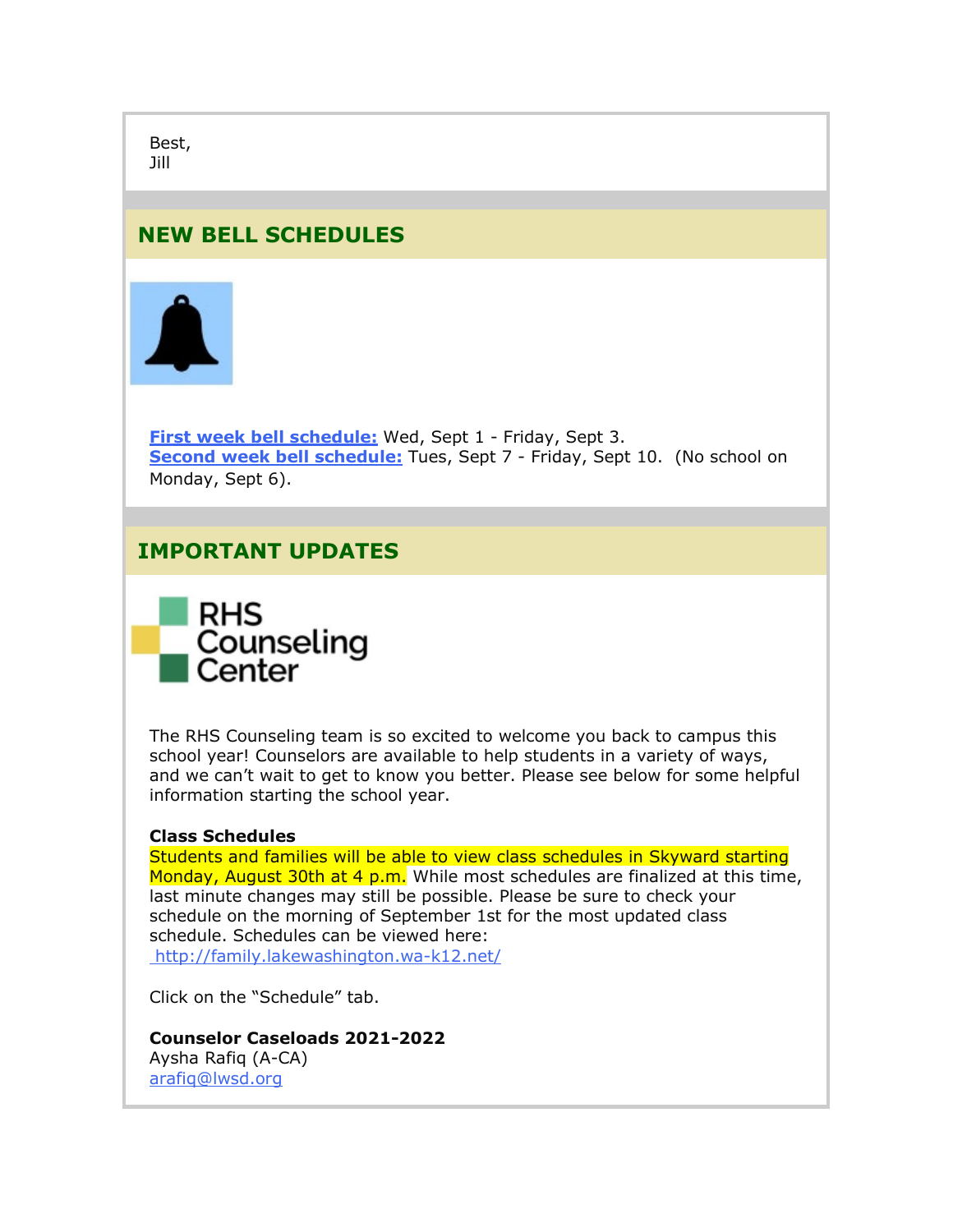Lindsey Hanson (CE-GRAC) [lihanson@lwsd.org](mailto:lihanson@lwsd.org) Sarah Gray (GARD-KAS) [sgray@lwsd.org](mailto:sgray@lwsd.org) Micaela Crapo (KAT-LEA) [mcrapo@lwsd.org](mailto:mcrapo@lwsd.org) Katie Bunyard (LEB-MAZ) [Kbunyard@lwsd.org](mailto:Kbunyard@lwsd.org) Ellen Zambrowsky-Huls (MC-RAJ) [Ezambrowsky-huls@lwsd.org](mailto:Ezambrowsky-huls@lwsd.org) Derik Detweiler (RAK-SUG) [ddetweiler@lwsd.org](mailto:ddetweiler@lwsd.org) Justine Oshiro (SUH-VIL) [joshiro@lwsd.org](mailto:joshiro@lwsd.org) Micaela Crapo (VIM-Z) [mcrapo@lwsd.org](mailto:mcrapo@lwsd.org) Nikole Lalas (High School and Beyond Plan) [nlalas@lwsd.org](mailto:nlalas@lwsd.org) Katy Covert (College & Career Specialist) [kcovert@lwsd.org](mailto:kcovert@lwsd.org)

#### **Counseling Appointments**

Counselors are excited to meet with you! Counselors will be available for individual student/parent appointments starting September 13th. The appointment calendar on the [RHS Counseling website](https://nam02.safelinks.protection.outlook.com/?url=http%3A%2F%2Flink.email.dynect.net%2Flink.php%3FDynEngagement%3Dtrue%26H%3DgAbOqugG6RJ%252BllKwZHsanCcKLgr793zCl2P7lflJIY27Z%252Bv7upf1D1y0%252B6W%252F6VrV63E0FWqeZ6n%252BViRpozlXD0KY0EtuCgAvNvYJwnyLA6011EKWy9Od5g%253D%253D%26G%3D0%26R%3Dhttps%253A%252F%252FHUQBGYZTANA.hatchbuck.com%252FTrackLinkClick%253FID2%253DoaM60_i4_4DbfAPJz4Pl5Dpik_6cdOtKSEWLz0dJWFw56GK8L6m2lKsBnkiCOYRG0%26I%3D20210827205913.00000014cb6b%2540mail6-35-ussnn1%26X%3DMHwxMjY0OTIyOjIxNjE1NzY0ODk7MXwxMjY0OTIzOjE3MjU0MTA4Mjs%253D%26V%3D3%26S%3DDXdOB7LawOW8H3Uc2SUVFeWnXDsQuJRBJ3EcsNIW828&data=04%7C01%7Cmwood%40lwsd.org%7Cc1b2608d19014d909ada08d96be50641%7C1fd4673fdf9646218638a1d88c4c85d7%7C0%7C0%7C637659453659070520%7CUnknown%7CTWFpbGZsb3d8eyJWIjoiMC4wLjAwMDAiLCJQIjoiV2luMzIiLCJBTiI6Ik1haWwiLCJXVCI6Mn0%3D%7C1000&sdata=5Wf%2BO0pSaYRfzQOFnDyylSBOxy19fuKM4eI5qU9BdBk%3D&reserved=0) will open on September 8th for students/parents to schedule a meeting.

#### **Schedule Change Requests**

The schedule change request form and instructions will be available on the [RHS Counseling website](https://nam02.safelinks.protection.outlook.com/?url=http%3A%2F%2Flink.email.dynect.net%2Flink.php%3FDynEngagement%3Dtrue%26H%3DgAbOqugG6RJ%252BllKwZHsanCcKLgr793zCl2P7lflJIY27Z%252Bv7upf1D1y0%252B6W%252F6VrV63E0FWqeZ6n%252BViRpozlXD0KY0EtuCgAvNvYJwnyLA6011EKWy9Od5g%253D%253D%26G%3D0%26R%3Dhttps%253A%252F%252FHUQBGYZTANA.hatchbuck.com%252FTrackLinkClick%253FID2%253DoaM60_i4_4DbfAPJz4Pl5Dpik_6cdOtKSEWLz0dJWFw56GK8L6m2lKsBnkiCOYRG0%26I%3D20210827205913.00000014cb6b%2540mail6-35-ussnn1%26X%3DMHwxMjY0OTIyOjIxNjE1NzY0ODk7MXwxMjY0OTIzOjE3MjU0MTA4Mjs%253D%26V%3D3%26S%3DDXdOB7LawOW8H3Uc2SUVFeWnXDsQuJRBJ3EcsNIW828&data=04%7C01%7Cmwood%40lwsd.org%7Cc1b2608d19014d909ada08d96be50641%7C1fd4673fdf9646218638a1d88c4c85d7%7C0%7C0%7C637659453659070520%7CUnknown%7CTWFpbGZsb3d8eyJWIjoiMC4wLjAwMDAiLCJQIjoiV2luMzIiLCJBTiI6Ik1haWwiLCJXVCI6Mn0%3D%7C1000&sdata=5Wf%2BO0pSaYRfzQOFnDyylSBOxy19fuKM4eI5qU9BdBk%3D&reserved=0) starting September 1st. Counselors will begin accepting schedule change requests on September 2nd. Counselors are unable to accept schedule change requests via email. Please keep in mind that counselors make every effort to accommodate schedule change requests, but classes are very full at this time, allowing for little movement.

## *RHS HELP* **BACKPACK EVENT**

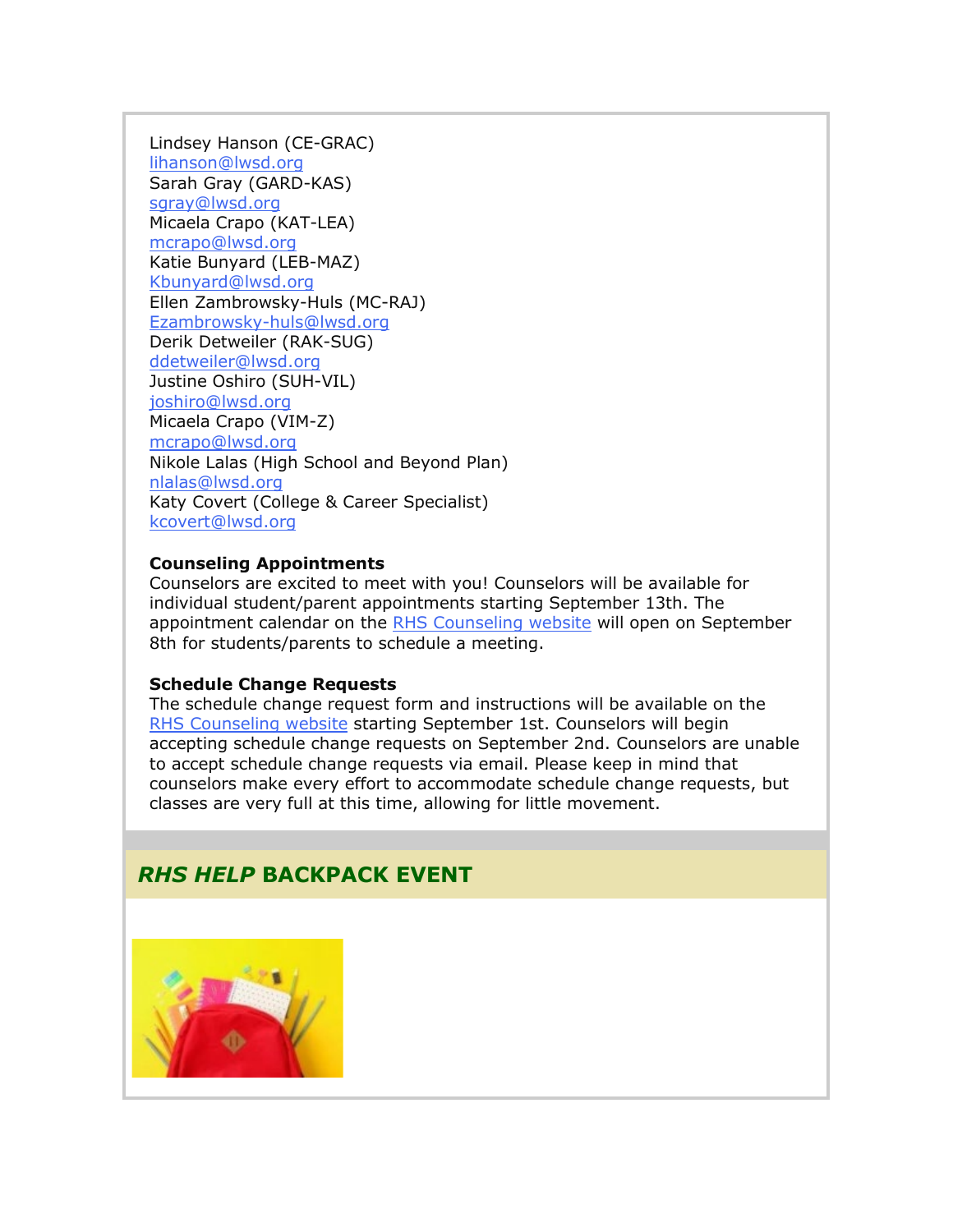*This weekend:* We hope you all had a wonderful summer! As we head back to school *RHS Help* is looking to support our students in need with a backpack full of school supplies and snacks to kick the year off! Our school and community is always so willing to help our students in need get the tools they need to be successful.

Our event will be **Sunday, August 29 at RHS from 11:00 am-2:00 pm.**

Please [see sign-up](https://nam02.safelinks.protection.outlook.com/?url=http%3A%2F%2Flink.email.dynect.net%2Flink.php%3FDynEngagement%3Dtrue%26H%3DgAbOqugG6RJ%252BllKwZHsanCcKLgr793zCl2P7lflJIY27Z%252Bv7upf1D1y0%252B6W%252F6VrV63E0FWqeZ6n%252BViRpozlXD0KY0EtuCgAvNvYJwnyLA6011EKWy9Od5g%253D%253D%26G%3D0%26R%3Dhttps%253A%252F%252FHUQBGYZTANA.hatchbuck.com%252FTrackLinkClick%253FID2%253D0AnQZFVxSfs5rT4UHIfFx_zLCuFB7r92ZfTBhUCzCibZwC7P_gJTn8sRFEVfCSsA0%26I%3D20210827205913.00000014cb6b%2540mail6-35-ussnn1%26X%3DMHwxMjY0OTIyOjIxNjE1NzY0ODk7MXwxMjY0OTIzOjE3MjU0MTA4Mjs%253D%26V%3D3%26S%3DJxtg7AP4Fn79ovsO0K3qcvknjN4rt-_UdTt7uXpVJtA&data=04%7C01%7Cmwood%40lwsd.org%7Cc1b2608d19014d909ada08d96be50641%7C1fd4673fdf9646218638a1d88c4c85d7%7C0%7C0%7C637659453659080516%7CUnknown%7CTWFpbGZsb3d8eyJWIjoiMC4wLjAwMDAiLCJQIjoiV2luMzIiLCJBTiI6Ik1haWwiLCJXVCI6Mn0%3D%7C1000&sdata=T8uAUm48NBpWEmeR090zYANBJA1zlM0Xv1dbfvdkfos%3D&reserved=0) for requested items and share with others who may be new to RHS or not on our email list. Thank you for your continued support of our students!

*One Herd, One Home! Go Mustangs!*

# **SCHOOL PICTURE DAY**

#### *Thursday, September 2nd* **is picture day for all students and staff.**

Pictures will be taken in the auxiliary gym throughout the day. Students will have their picture taken during assigned classes as follows: **9th** graders in Biology classes, **10th** and **11th** graders in history classes, and **12th** graders in English classes. Running Start, WANIC, and partial day students who do not have these classes can get their picture taken between 11:50AM and 12:30PM OR after school between 2:20PM and 3:00PM.

**All students will be issued an RHS ID card.** If you have already paid for ASB membership, that will also be indicated on the card. ASB membership is required for participation in athletics, clubs, and activities. It also allows you free admission to all regular season, home sporting events. You may purchase the ASB card online through Skyward, or with the bookkeeper (cash or check only). The cost is \$50.00.

**Your school ID card must be carried with you at all times while on campus or while attending school-related events.** On picture day, you will receive a lanyard that will attach to your ID card to help you carry your card.

As an official piece of identification issued by the school for security and safety, there are some specific guidelines for the photograph on the card:

- 1. The photograph must look like the student does on the average school day.
- 2. Students should not have excessive make-up, crazy hair, props or accessories that may disguise their image.
- 3. All students' faces must be clearly visible and identifiable in their photograph.
- 4. Failure to follow these guidelines may result in the student's photo not being taken and a delay in the issuing of their ID/ASB card.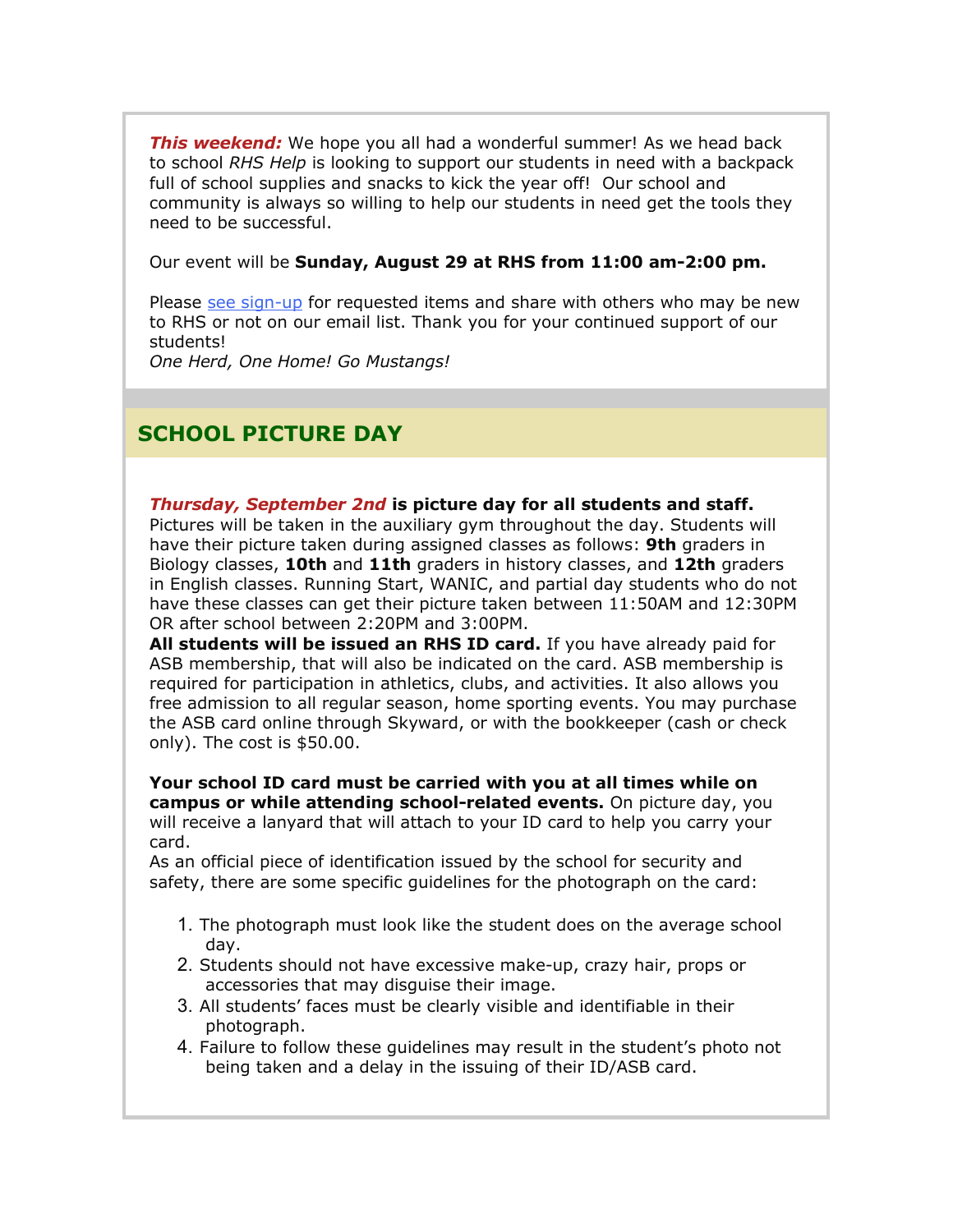**If your family is planning to purchase school pictures,** you can purchase them online at [www.dorianstudio.com](https://nam02.safelinks.protection.outlook.com/?url=http%3A%2F%2Flink.email.dynect.net%2Flink.php%3FDynEngagement%3Dtrue%26H%3DgAbOqugG6RJ%252BllKwZHsanCcKLgr793zCl2P7lflJIY27Z%252Bv7upf1D1y0%252B6W%252F6VrV63E0FWqeZ6n%252BViRpozlXD0KY0EtuCgAvNvYJwnyLA6011EKWy9Od5g%253D%253D%26G%3D0%26R%3Dhttps%253A%252F%252FHUQBGYZTANA.hatchbuck.com%252FTrackLinkClick%253FID2%253DIDhMcKIdcJ0yj4a9S9DTBzHbV54NgxSBMM1oXKvbPgPfglHDNBC5TK75KBVl9KOr0%26I%3D20210827205913.00000014cb6b%2540mail6-35-ussnn1%26X%3DMHwxMjY0OTIyOjIxNjE1NzY0ODk7MXwxMjY0OTIzOjE3MjU0MTA4Mjs%253D%26V%3D3%26S%3DjLzsB_ERs9ZCx7Zuv2okQ6D7SGh_byLVO8HNq2o-JEM&data=04%7C01%7Cmwood%40lwsd.org%7Cc1b2608d19014d909ada08d96be50641%7C1fd4673fdf9646218638a1d88c4c85d7%7C0%7C0%7C637659453659090517%7CUnknown%7CTWFpbGZsb3d8eyJWIjoiMC4wLjAwMDAiLCJQIjoiV2luMzIiLCJBTiI6Ik1haWwiLCJXVCI6Mn0%3D%7C1000&sdata=jZ1T1qxjydoiSjSXRFu7yZ8fCgGIdoamVPY4qILU5vk%3D&reserved=0) (search for Redmond) or you can pick up a paper packet outside the main office.

You can purchase online before and up to **four (4) days** after picture day on Monday, September 6th. Orders made after that date will incur a \$7 shipping and handling fee and may not be available before our re-takes day. **Picture re-takes will be done on Wednesday, October 20th for those** 

**who miss out on Thursday.**

# **SENIOR SUNRISE**



**Attention Seniors:** We are excited to kick off your Senior year by bringing back our Senior Sunrise event!

#### **Friday, September 3**

6:15 am - go directly to the RHS Stadium. Feel free to bring a blanket, snacks, or coffee. Our PTSA will be providing some breakfast snacks as well. Hope to see you there!

## **STUDENT PARKING**

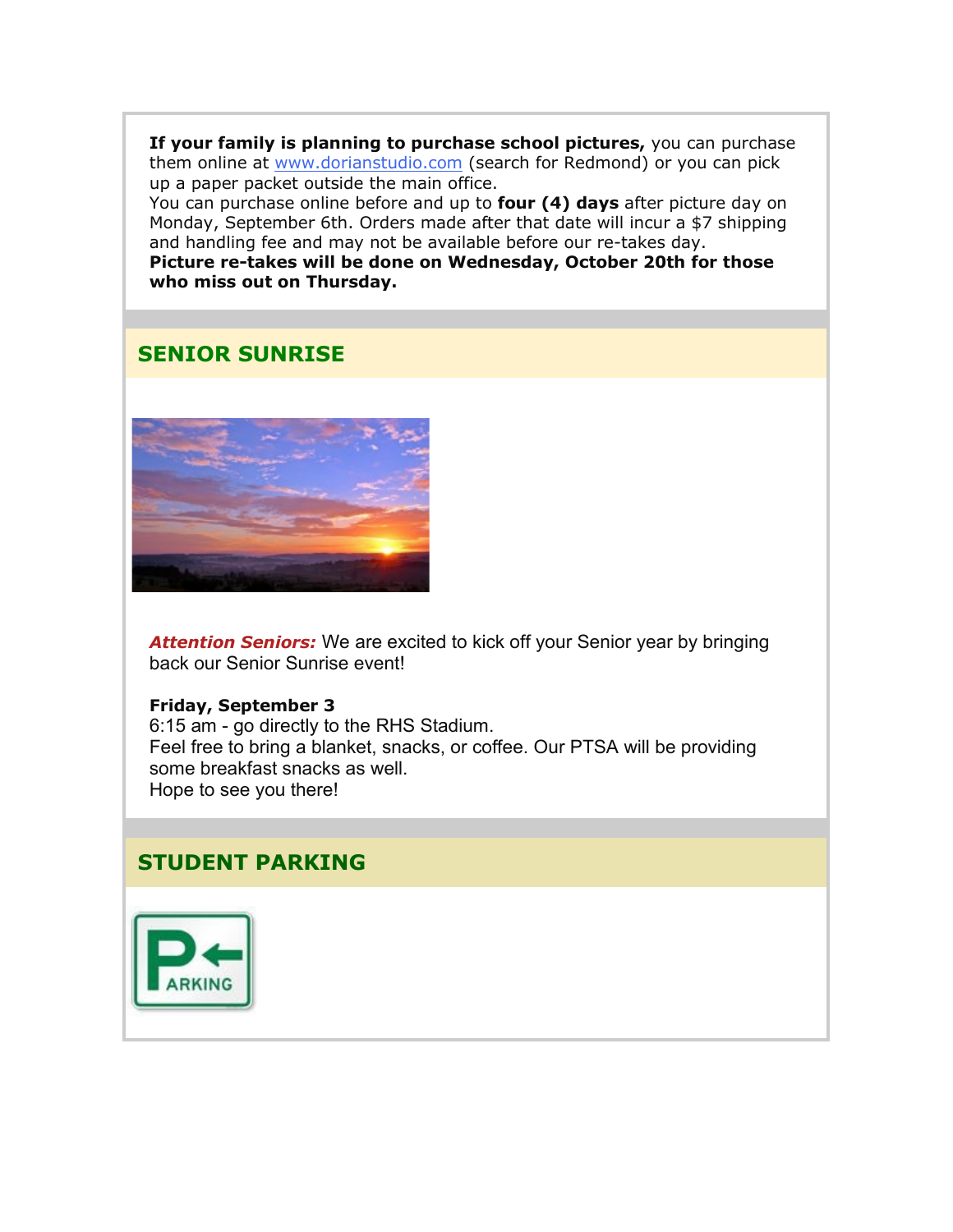*Permit update:* The first day for ticketing will be October 1. Until then, students may park in any spot except for staff stalls (numbered), or in visitor or emergency parking.

[https://forms.office.com/r/KyWgJZbjta](https://nam02.safelinks.protection.outlook.com/?url=http%3A%2F%2Flink.email.dynect.net%2Flink.php%3FDynEngagement%3Dtrue%26H%3DgAbOqugG6RJ%252BllKwZHsanCcKLgr793zCl2P7lflJIY27Z%252Bv7upf1D1y0%252B6W%252F6VrV63E0FWqeZ6n%252BViRpozlXD0KY0EtuCgAvNvYJwnyLA6011EKWy9Od5g%253D%253D%26G%3D0%26R%3Dhttps%253A%252F%252FHUQBGYZTANA.hatchbuck.com%252FTrackLinkClick%253FID2%253D5TM9Sko_KFgWPCVA6J9K8ZwSc33KAqH3UnTSca8QIOpLjcYv0-3RUNbXBmsW1X1m0%26I%3D20210827205913.00000014cb6b%2540mail6-35-ussnn1%26X%3DMHwxMjY0OTIyOjIxNjE1NzY0ODk7MXwxMjY0OTIzOjE3MjU0MTA4Mjs%253D%26V%3D3%26S%3DuEme0adyDNnih0l5o8FUgu8qEaJzYPkNUaeWoV6PGG8&data=04%7C01%7Cmwood%40lwsd.org%7Cc1b2608d19014d909ada08d96be50641%7C1fd4673fdf9646218638a1d88c4c85d7%7C0%7C0%7C637659453659090517%7CUnknown%7CTWFpbGZsb3d8eyJWIjoiMC4wLjAwMDAiLCJQIjoiV2luMzIiLCJBTiI6Ik1haWwiLCJXVCI6Mn0%3D%7C1000&sdata=SES0CGQNqMuWnc5alZDMA8t%2BWt6cuok68Waab39zcuU%3D&reserved=0)

Click this link to submit a request for a parking permit application. An Adobe Sign form will be sent to your LWSD email within two days of submission. Once the Adobe Sign form is completed and fees have been paid at the bookkeeper's office with Ms. Lewis---including outstanding fines or fees---you may pick up your permit in-person at lunch or after school in the courtyard with proof of drivers license, proof of insurance, and proof of payment. Dates for permit pickup TBD.

Bookkeeper office hours are 7:00 am before school, during lunch, and after school until 2:40 pm. Only cash or checks will be accepted.

### **ON SALE NOW!**

**YEARBOOK 21-22** 

*Sales open now:* It's that time of the Year again to get a jump on purchasing your Yearbook for the 21-22 school year. The cost is \$65.00. **The 1st window for purchasing Yearbooks is currently open now and will close September 15th.** The next open window for purchasing will be in late November/early December. Get them now while you can!

## **RHS FALL PLAY**



Auditions for the Fall play "Alice in Wonderland" are September 9th and 10th. The sign up sheet will be posted outside the theatre. If students are cast in the show they will be added to the 8th period production workshop class.Students can email [dadrake@lwsd.org](mailto:dadrake@lwsd.org) with questions.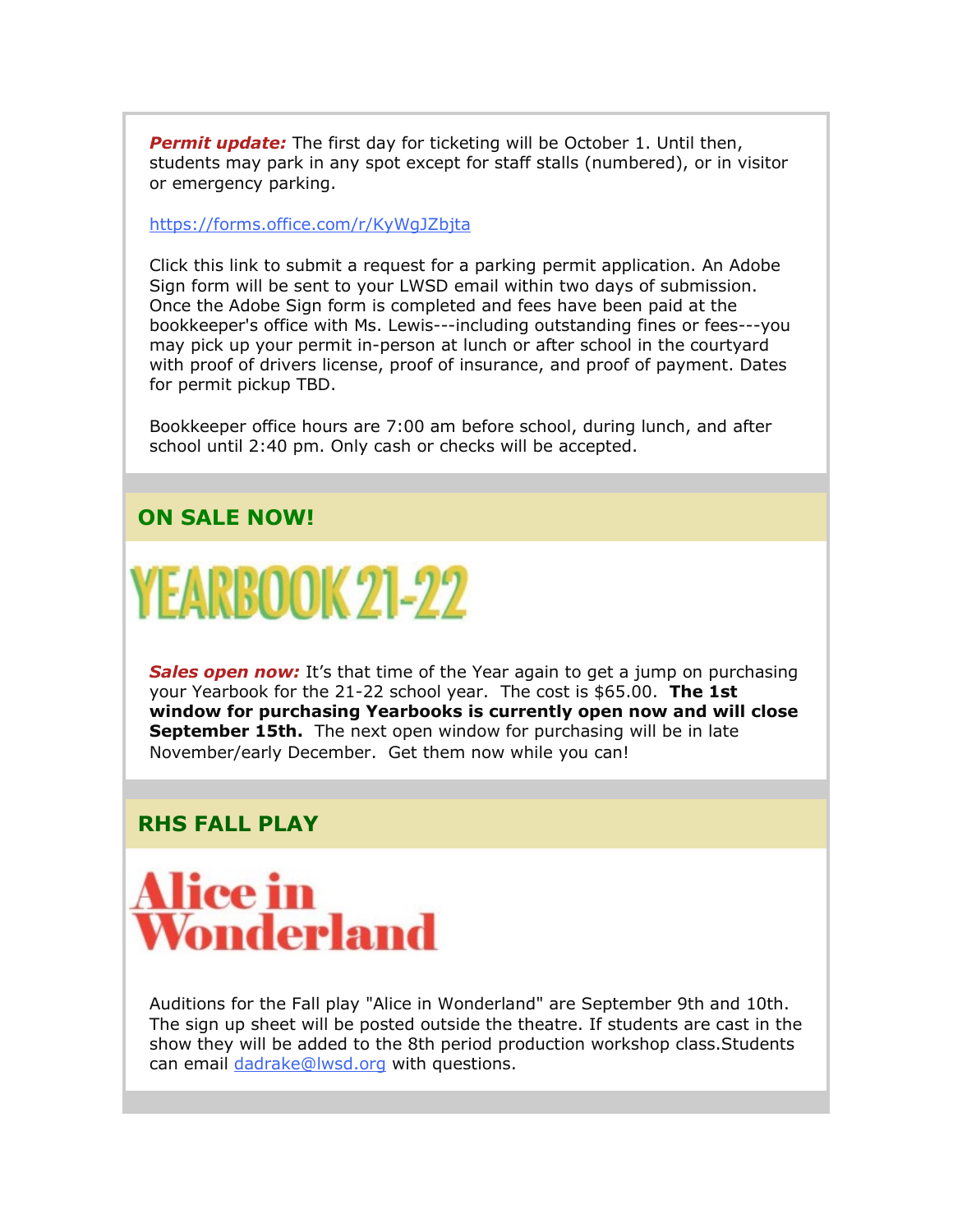# **STUDENT LAPTOP PASSWORDS**



*Reminder* to students, parents, and staff of the district *Anonymous Tip Line*. There are no changes to the four ways you contact the tip line (text, phone, email, website) however, this year, Safe Schools merged with Vector so you will see the new Vector logo on all materials. Watch for posters at RHS the first week of school.

Click [here f](https://nam02.safelinks.protection.outlook.com/?url=http%3A%2F%2Flink.email.dynect.net%2Flink.php%3FDynEngagement%3Dtrue%26H%3DgAbOqugG6RJ%252BllKwZHsanCcKLgr793zCl2P7lflJIY27Z%252Bv7upf1D1y0%252B6W%252F6VrV63E0FWqeZ6n%252BViRpozlXD0KY0EtuCgAvNvYJwnyLA6011EKWy9Od5g%253D%253D%26G%3D0%26R%3Dhttps%253A%252F%252FHUQBGYZTANA.hatchbuck.com%252FTrackLinkClick%253FID2%253DWwcyfxo-pB9Hl40Eu1mKUWiuH3nquz8JYG0ovE8TTx2R0h4O5IiXRZOgT4rzMaCb0%26I%3D20210827205913.00000014cb6b%2540mail6-35-ussnn1%26X%3DMHwxMjY0OTIyOjIxNjE1NzY0ODk7MXwxMjY0OTIzOjE3MjU0MTA4Mjs%253D%26V%3D3%26S%3DMTZF-hlSMVBcQG83otLgIHnu-QF0EDWT-cJObc7_np8&data=04%7C01%7Cmwood%40lwsd.org%7Cc1b2608d19014d909ada08d96be50641%7C1fd4673fdf9646218638a1d88c4c85d7%7C0%7C0%7C637659453659100503%7CUnknown%7CTWFpbGZsb3d8eyJWIjoiMC4wLjAwMDAiLCJQIjoiV2luMzIiLCJBTiI6Ik1haWwiLCJXVCI6Mn0%3D%7C1000&sdata=vK7aWzA%2FYT3YXlqbnZLFrCuKM8FQekAD7pk52wzZ6Xs%3D&reserved=0)or poster and contact information.

# **RHS QUICK LINKS**

# **Did you miss something important?**

Previous newsletters are on the [RHS website.](https://nam02.safelinks.protection.outlook.com/?url=http%3A%2F%2Flink.email.dynect.net%2Flink.php%3FDynEngagement%3Dtrue%26H%3DgAbOqugG6RJ%252BllKwZHsanCcKLgr793zCl2P7lflJIY27Z%252Bv7upf1D1y0%252B6W%252F6VrV63E0FWqeZ6n%252BViRpozlXD0KY0EtuCgAvNvYJwnyLA6011EKWy9Od5g%253D%253D%26G%3D0%26R%3Dhttps%253A%252F%252FHUQBGYZTANA.hatchbuck.com%252FTrackLinkClick%253FID2%253D1DXWhyIJ_NRsWSnHuCwIvO8QHq4Cdb9Vu9VoP2c1YFyYu3xCegO_AN7wFXc5UxCZ0%26I%3D20210827205913.00000014cb6b%2540mail6-35-ussnn1%26X%3DMHwxMjY0OTIyOjIxNjE1NzY0ODk7MXwxMjY0OTIzOjE3MjU0MTA4Mjs%253D%26V%3D3%26S%3DSA2jixNG0fUCWKRc5q3nERiqrw0kfa9bMDB5-olHNgY&data=04%7C01%7Cmwood%40lwsd.org%7Cc1b2608d19014d909ada08d96be50641%7C1fd4673fdf9646218638a1d88c4c85d7%7C0%7C0%7C637659453659100503%7CUnknown%7CTWFpbGZsb3d8eyJWIjoiMC4wLjAwMDAiLCJQIjoiV2luMzIiLCJBTiI6Ik1haWwiLCJXVCI6Mn0%3D%7C1000&sdata=lb%2FetQaH3CtghBA8u0vovplLYurT2PRPodW54YR8sv4%3D&reserved=0)